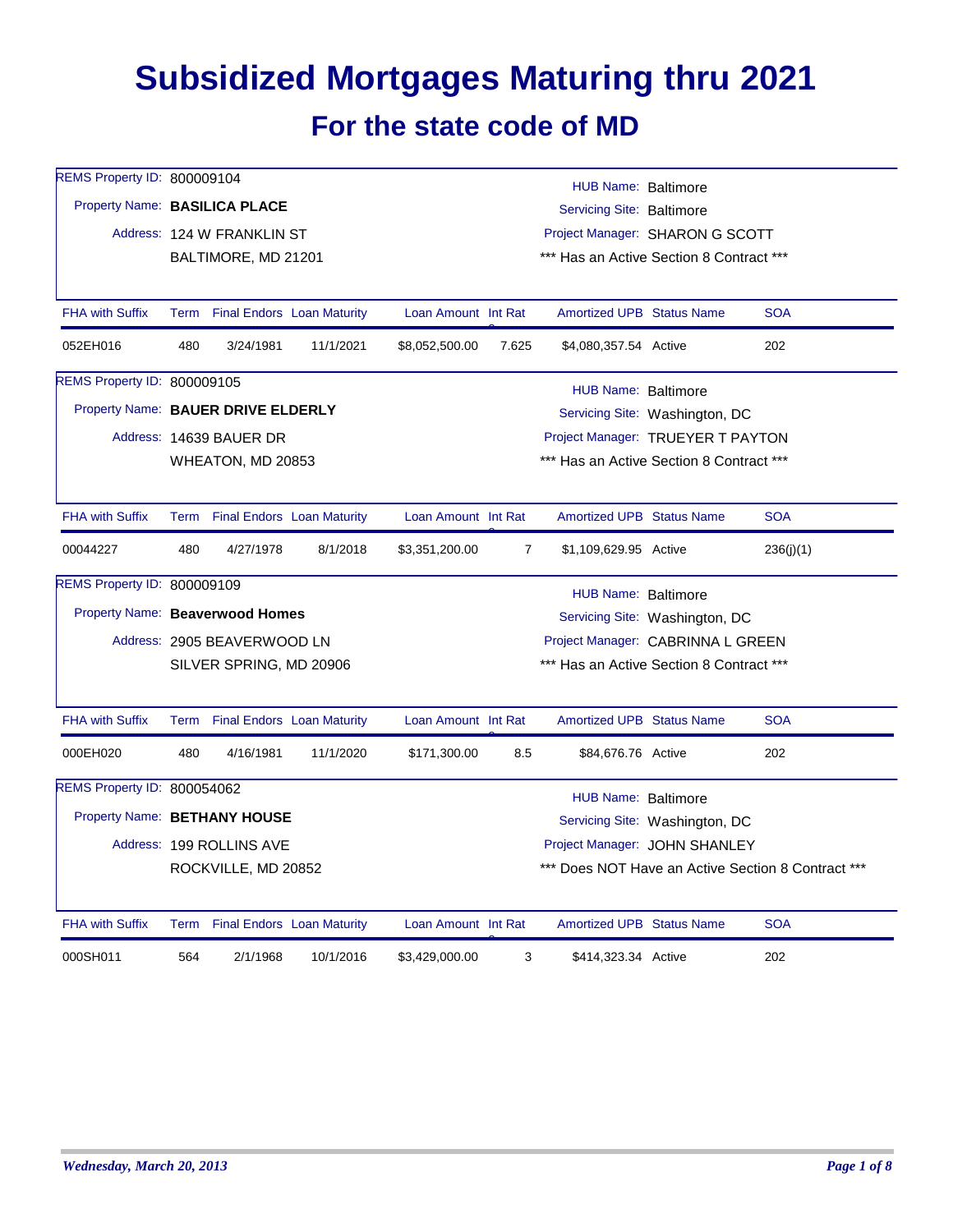| REMS Property ID: 800009123              |                                                                                                  |                                 |                                             |                     |                |                                          |                                |            |  |  |  |  |  |
|------------------------------------------|--------------------------------------------------------------------------------------------------|---------------------------------|---------------------------------------------|---------------------|----------------|------------------------------------------|--------------------------------|------------|--|--|--|--|--|
|                                          | HUB Name: Baltimore<br>Property Name: BOND STREET APARTMENTS<br><b>Servicing Site: Baltimore</b> |                                 |                                             |                     |                |                                          |                                |            |  |  |  |  |  |
|                                          |                                                                                                  | Address: 906 N. Caroline Street |                                             |                     |                | Project Manager: SHARON G SCOTT          |                                |            |  |  |  |  |  |
|                                          | Suite 101<br>*** Has an Active Section 8 Contract ***                                            |                                 |                                             |                     |                |                                          |                                |            |  |  |  |  |  |
|                                          |                                                                                                  | BALTIMORE, MD 21205             |                                             |                     |                |                                          |                                |            |  |  |  |  |  |
| <b>FHA with Suffix</b>                   |                                                                                                  |                                 | Term Final Endors Loan Maturity             | Loan Amount Int Rat |                | <b>Amortized UPB Status Name</b>         |                                | <b>SOA</b> |  |  |  |  |  |
| 05244196                                 | 480                                                                                              | 8/15/1978                       | 9/1/2018                                    | \$1,829,300.00      | 7.75           | \$655,301.08 Active                      |                                | 236(j)(1)  |  |  |  |  |  |
| REMS Property ID: 800009124              |                                                                                                  | HUB Name: Baltimore             |                                             |                     |                |                                          |                                |            |  |  |  |  |  |
| Property Name: BOONE MANOR               |                                                                                                  |                                 |                                             |                     |                | Servicing Site: Baltimore                |                                |            |  |  |  |  |  |
|                                          |                                                                                                  | Address: 610 PENNSYLVANIA AVE   |                                             |                     |                | Project Manager: SHARON G SCOTT          |                                |            |  |  |  |  |  |
|                                          |                                                                                                  | BALTIMORE, MD 21201             |                                             |                     |                | *** Has an Active Section 8 Contract *** |                                |            |  |  |  |  |  |
|                                          |                                                                                                  |                                 |                                             |                     |                |                                          |                                |            |  |  |  |  |  |
| <b>FHA with Suffix</b>                   |                                                                                                  |                                 | Term Final Endors Loan Maturity             | Loan Amount Int Rat |                | <b>Amortized UPB Status Name</b>         |                                | <b>SOA</b> |  |  |  |  |  |
| 05244193                                 | 480                                                                                              | 3/3/1978                        | 4/1/2018                                    | \$788,400.00        | $\overline{7}$ | \$247,417.17 Active                      |                                | 236(j)(1)  |  |  |  |  |  |
| REMS Property ID: 800009151              |                                                                                                  |                                 |                                             |                     |                | HUB Name: Baltimore                      |                                |            |  |  |  |  |  |
|                                          |                                                                                                  |                                 | Property Name: CECILTON ELDERLY HOUSING     |                     |                | <b>Servicing Site: Baltimore</b>         |                                |            |  |  |  |  |  |
|                                          |                                                                                                  | Address: 172 CENTER ST          |                                             |                     |                | Project Manager: LELAND C JEFFERSON      |                                |            |  |  |  |  |  |
|                                          |                                                                                                  | CECILTON, MD 21913              |                                             |                     |                | *** Has an Active Section 8 Contract *** |                                |            |  |  |  |  |  |
|                                          |                                                                                                  |                                 |                                             |                     |                |                                          |                                |            |  |  |  |  |  |
| <b>FHA with Suffix</b>                   |                                                                                                  |                                 | Term Final Endors Loan Maturity             | Loan Amount Int Rat |                | Amortized UPB Status Name                |                                | <b>SOA</b> |  |  |  |  |  |
| 052EH007                                 | 480                                                                                              | 6/10/1980                       | 6/1/2020                                    | \$607,800.00        | 7.625          | \$270,434.22 Active                      |                                | 202        |  |  |  |  |  |
| REMS Property ID: 800009433              |                                                                                                  |                                 |                                             |                     |                | <b>HUB Name: Baltimore</b>               |                                |            |  |  |  |  |  |
| Property Name: Cedar Lane Apartments, II |                                                                                                  |                                 |                                             |                     |                |                                          | Servicing Site: Washington, DC |            |  |  |  |  |  |
|                                          |                                                                                                  | Address: 22680 CEDAR LANE COURT |                                             |                     |                | Project Manager: LARRY R GREENE          |                                |            |  |  |  |  |  |
|                                          |                                                                                                  | LEONARDTOWN, MD 20650           |                                             |                     |                | *** Has an Active Section 8 Contract *** |                                |            |  |  |  |  |  |
|                                          |                                                                                                  |                                 |                                             |                     |                |                                          |                                |            |  |  |  |  |  |
| <b>FHA with Suffix</b>                   |                                                                                                  |                                 | Term Final Endors Loan Maturity             | Loan Amount Int Rat |                | <b>Amortized UPB Status Name</b>         |                                | <b>SOA</b> |  |  |  |  |  |
| 05244162                                 | 480                                                                                              | 9/28/1977                       | 10/1/2017                                   | \$2,641,500.00      | 7              | \$758,493.93 Active                      |                                | 236(j)(1)  |  |  |  |  |  |
| REMS Property ID: 800009162              |                                                                                                  |                                 |                                             |                     |                | <b>HUB Name: Baltimore</b>               |                                |            |  |  |  |  |  |
|                                          |                                                                                                  |                                 | Property Name: CHESTERSTOWN ELDERLY HOUSING |                     |                | <b>Servicing Site: Baltimore</b>         |                                |            |  |  |  |  |  |
|                                          |                                                                                                  | Address: 402 MORGNEC RD         |                                             |                     |                | Project Manager: LELAND C JEFFERSON      |                                |            |  |  |  |  |  |
|                                          |                                                                                                  | CHESTERTOWN, MD 21620           |                                             |                     |                | *** Has an Active Section 8 Contract *** |                                |            |  |  |  |  |  |
|                                          |                                                                                                  |                                 |                                             |                     |                |                                          |                                |            |  |  |  |  |  |
| <b>FHA with Suffix</b>                   |                                                                                                  |                                 | Term Final Endors Loan Maturity             | Loan Amount Int Rat |                | Amortized UPB Status Name                |                                | <b>SOA</b> |  |  |  |  |  |
| 052EH008                                 | 480                                                                                              | 9/16/1980                       | 7/1/2020                                    | \$872,200.00        | 7.625          | \$391,394.06 Active                      |                                | 202        |  |  |  |  |  |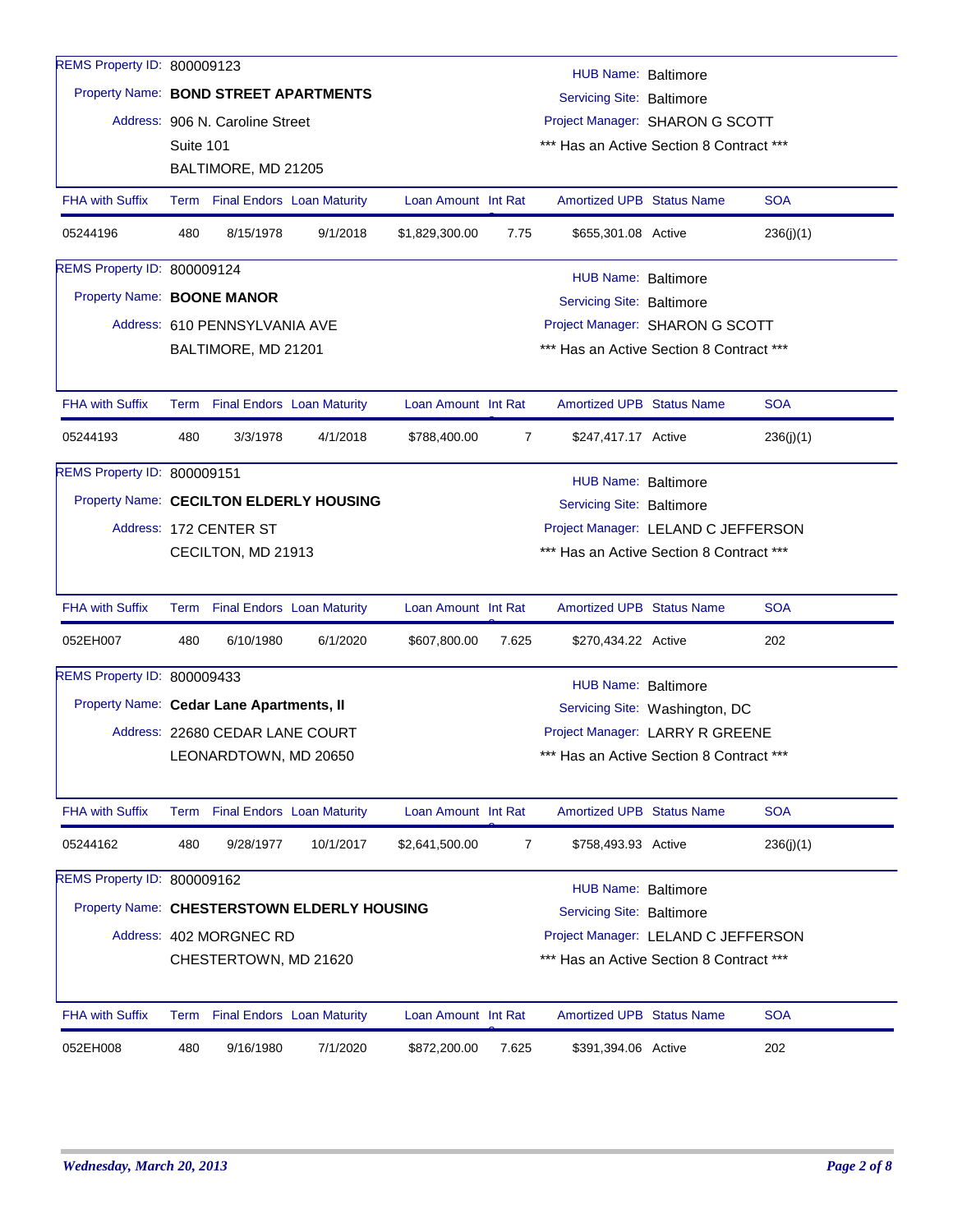| REMS Property ID: 800009167        |     |                                                                       |                                                  |                     |       | HUB Name: Baltimore                                                             |  |            |  |  |  |
|------------------------------------|-----|-----------------------------------------------------------------------|--------------------------------------------------|---------------------|-------|---------------------------------------------------------------------------------|--|------------|--|--|--|
|                                    |     | Property Name: CIRCLE TERRACE APARTMENTS<br>Servicing Site: Baltimore |                                                  |                     |       |                                                                                 |  |            |  |  |  |
|                                    |     | Address: 2926 LAKEBROOK CIR                                           |                                                  |                     |       | Project Manager: INDIA M JOHNSON                                                |  |            |  |  |  |
|                                    |     | LANSDOWNE, MD 21227                                                   |                                                  |                     |       | *** Has an Active Section 8 Contract ***                                        |  |            |  |  |  |
|                                    |     |                                                                       |                                                  |                     |       |                                                                                 |  |            |  |  |  |
| <b>FHA with Suffix</b>             |     | Term Final Endors Loan Maturity                                       |                                                  | Loan Amount Int Rat |       | <b>Amortized UPB Status Name</b>                                                |  | <b>SOA</b> |  |  |  |
| 05244056                           | 480 | 3/2/1984                                                              | 2/1/2017                                         | \$2,274,318.00      | 7     | \$1,144,635.31 Active                                                           |  | 236(j)(1)  |  |  |  |
| <b>REMS Property ID: 800009225</b> |     |                                                                       |                                                  |                     |       | HUB Name: Baltimore                                                             |  |            |  |  |  |
|                                    |     |                                                                       | Property Name: FREDERICK DOUGLAS ELDERLY HOUSING |                     |       | <b>Servicing Site: Baltimore</b>                                                |  |            |  |  |  |
|                                    |     | Address: 113 MITCHELL ST                                              |                                                  |                     |       | Project Manager: LELAND C JEFFERSON                                             |  |            |  |  |  |
|                                    |     | SAINT MICHAELS, MD 21663                                              |                                                  |                     |       | *** Has an Active Section 8 Contract ***                                        |  |            |  |  |  |
|                                    |     |                                                                       |                                                  |                     |       |                                                                                 |  |            |  |  |  |
| <b>FHA with Suffix</b>             |     |                                                                       | Term Final Endors Loan Maturity                  | Loan Amount Int Rat |       | <b>Amortized UPB Status Name</b>                                                |  | <b>SOA</b> |  |  |  |
| 052EH005                           | 475 | 12/19/1980                                                            | 7/1/2020                                         | \$755,000.00        | 7.625 | \$339,345.00 Active                                                             |  | 202        |  |  |  |
| REMS Property ID: 800009230        |     |                                                                       |                                                  |                     |       |                                                                                 |  |            |  |  |  |
| Property Name: FRIENDS HOUSE       |     |                                                                       |                                                  |                     |       | HUB Name: Baltimore<br>Servicing Site: Washington, DC                           |  |            |  |  |  |
|                                    |     | Address: 17340 Quaker Lane                                            |                                                  |                     |       | Project Manager: JOHN SHANLEY                                                   |  |            |  |  |  |
|                                    |     | SANDY SPRING, MD 20860                                                |                                                  |                     |       | *** Has an Active Section 8 Contract ***                                        |  |            |  |  |  |
|                                    |     |                                                                       |                                                  |                     |       |                                                                                 |  |            |  |  |  |
| <b>FHA with Suffix</b>             |     |                                                                       | Term Final Endors Loan Maturity                  | Loan Amount Int Rat |       | <b>Amortized UPB Status Name</b>                                                |  | <b>SOA</b> |  |  |  |
| 000SH010                           | 576 | 9/1/1967                                                              | 1/1/2017                                         | \$1,400,000.00      | 3     | \$192,090.86 Active                                                             |  | 202        |  |  |  |
| REMS Property ID: 800009250        |     |                                                                       |                                                  |                     |       | <b>HUB Name: Baltimore</b>                                                      |  |            |  |  |  |
|                                    |     |                                                                       | Property Name: GREENSBORO ELDERLY HOUSING        |                     |       | <b>Servicing Site: Baltimore</b>                                                |  |            |  |  |  |
|                                    |     | Address: 207 MAPLE AVE                                                |                                                  |                     |       |                                                                                 |  |            |  |  |  |
|                                    |     | GREENSBORO, MD 21639                                                  |                                                  |                     |       | Project Manager: LELAND C JEFFERSON<br>*** Has an Active Section 8 Contract *** |  |            |  |  |  |
|                                    |     |                                                                       |                                                  |                     |       |                                                                                 |  |            |  |  |  |
| <b>FHA with Suffix</b>             |     | Term Final Endors Loan Maturity                                       |                                                  | Loan Amount Int Rat |       | Amortized UPB Status Name                                                       |  | <b>SOA</b> |  |  |  |
| 052EH009                           | 480 | 4/29/1981                                                             | 4/1/2021                                         | \$656,500.00        | 7.625 | \$316,472.13 Active                                                             |  | 202        |  |  |  |
| REMS Property ID: 800009251        |     |                                                                       |                                                  |                     |       | <b>HUB Name: Baltimore</b>                                                      |  |            |  |  |  |
| Property Name: GREENWILLOW MANOR   |     |                                                                       |                                                  |                     |       | <b>Servicing Site: Baltimore</b>                                                |  |            |  |  |  |
|                                    |     | Address: 610 Pennsylvania Avenue                                      |                                                  |                     |       | Project Manager: CAROL L GRASSO                                                 |  |            |  |  |  |
|                                    |     |                                                                       |                                                  |                     |       | *** Has an Active Section 8 Contract ***                                        |  |            |  |  |  |
|                                    |     | BALTIMORE, MD 21201                                                   |                                                  |                     |       |                                                                                 |  |            |  |  |  |
| <b>FHA with Suffix</b>             |     |                                                                       | Term Final Endors Loan Maturity                  | Loan Amount Int Rat |       | <b>Amortized UPB Status Name</b>                                                |  | <b>SOA</b> |  |  |  |
| 05244153                           | 480 | 10/21/1977                                                            | 11/1/2017                                        | \$2,817,000.00      | 7     | \$821,604.47 Active                                                             |  | 236(j)(1)  |  |  |  |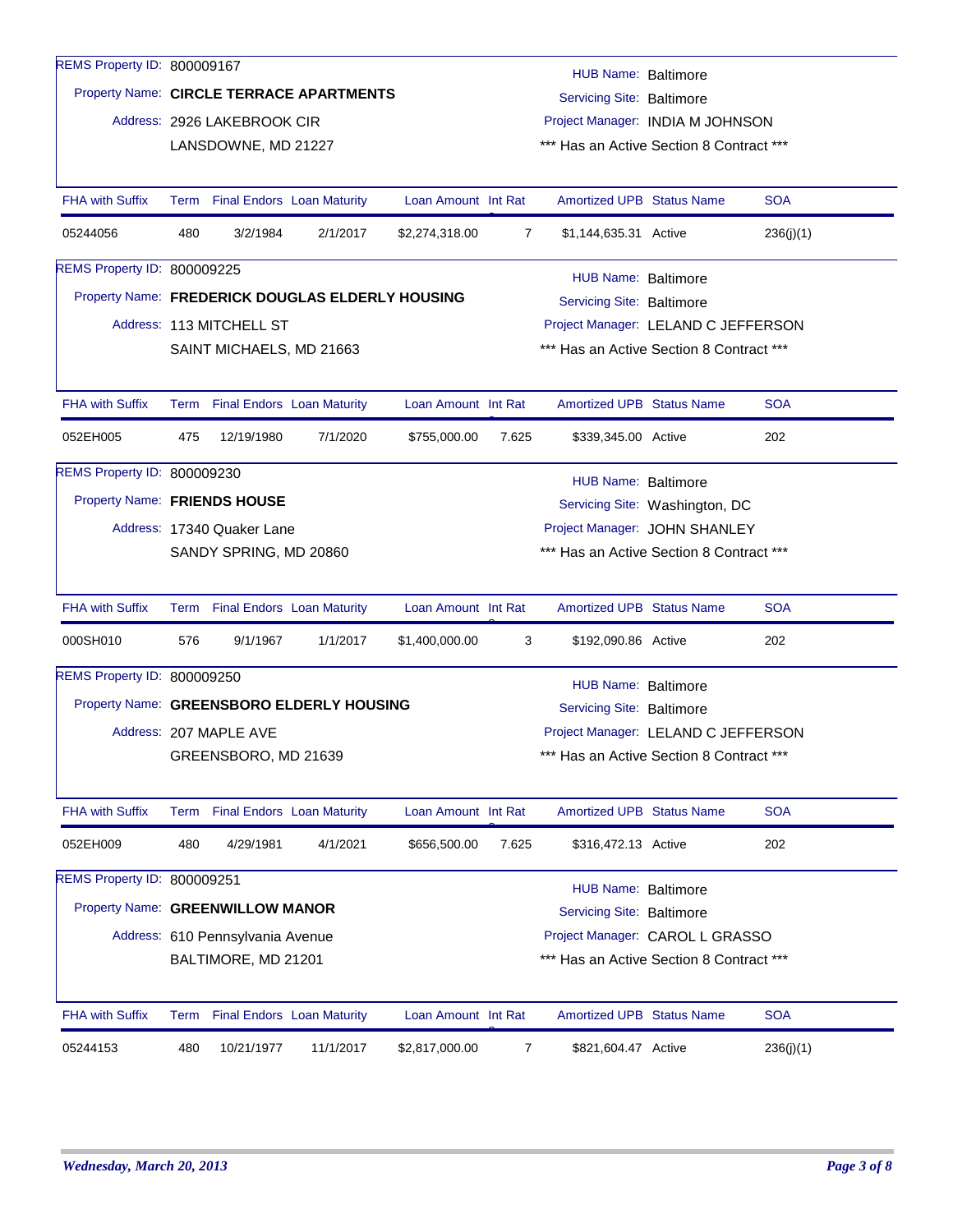| REMS Property ID: 800009278        |                                                                                |                                                                                             |                                         |                     |                                                                              |                                          |                                          |              |  |  |  |  |
|------------------------------------|--------------------------------------------------------------------------------|---------------------------------------------------------------------------------------------|-----------------------------------------|---------------------|------------------------------------------------------------------------------|------------------------------------------|------------------------------------------|--------------|--|--|--|--|
|                                    | HUB Name: Baltimore<br>Property Name: HERITAGE PARK AKA DAWSON ADAMS MUTUAL HO |                                                                                             |                                         |                     |                                                                              |                                          |                                          |              |  |  |  |  |
|                                    |                                                                                | Address: 95 DAWSON AVE                                                                      |                                         |                     |                                                                              | Servicing Site: Washington, DC           |                                          |              |  |  |  |  |
|                                    |                                                                                | ROCKVILLE, MD 20850                                                                         |                                         |                     | Project Manager: TONYA V WESTRAY<br>*** Has an Active Section 8 Contract *** |                                          |                                          |              |  |  |  |  |
|                                    |                                                                                |                                                                                             |                                         |                     |                                                                              |                                          |                                          |              |  |  |  |  |
| <b>FHA with Suffix</b>             |                                                                                |                                                                                             | Term Final Endors Loan Maturity         | Loan Amount Int Rat |                                                                              | <b>Amortized UPB Status Name</b>         |                                          | <b>SOA</b>   |  |  |  |  |
| 00035234                           | 476                                                                            | 4/6/1982                                                                                    | 9/1/2021                                | \$3,295,100.00      | 7.5                                                                          | \$1,622,500.04 Active                    |                                          | 221(d)(3)MKT |  |  |  |  |
| REMS Property ID: 800009297        |                                                                                |                                                                                             |                                         |                     |                                                                              |                                          |                                          |              |  |  |  |  |
|                                    |                                                                                | <b>HUB Name: Baltimore</b><br>Property Name: INWOOD HOUSE<br>Servicing Site: Washington, DC |                                         |                     |                                                                              |                                          |                                          |              |  |  |  |  |
|                                    |                                                                                | Address: 10921 Inwood AVE                                                                   |                                         |                     |                                                                              | Project Manager: KAREN R ONEILL          |                                          |              |  |  |  |  |
|                                    |                                                                                | SILVER SPRING, MD 20902                                                                     |                                         |                     |                                                                              | *** Has an Active Section 8 Contract *** |                                          |              |  |  |  |  |
|                                    |                                                                                |                                                                                             |                                         |                     |                                                                              |                                          |                                          |              |  |  |  |  |
| <b>FHA with Suffix</b>             |                                                                                |                                                                                             | Term Final Endors Loan Maturity         | Loan Amount Int Rat |                                                                              | <b>Amortized UPB Status Name</b>         |                                          | <b>SOA</b>   |  |  |  |  |
| 000EH004                           | 460                                                                            | 12/3/1981                                                                                   | 3/1/2020                                | \$6,954,700.00      | 6.875                                                                        | \$2,857,027.69 Active                    |                                          | 202          |  |  |  |  |
| <b>REMS Property ID: 800009335</b> |                                                                                |                                                                                             |                                         |                     |                                                                              | <b>HUB Name: Baltimore</b>               |                                          |              |  |  |  |  |
|                                    |                                                                                |                                                                                             | Property Name: MADISON PARK NORTH APTS. |                     |                                                                              | <b>Servicing Site: Baltimore</b>         |                                          |              |  |  |  |  |
|                                    |                                                                                | Address: 738 W North Ave                                                                    |                                         |                     |                                                                              | Project Manager: SANDRA M DAVIS          |                                          |              |  |  |  |  |
|                                    | Baltimore, MD 21217                                                            |                                                                                             |                                         |                     |                                                                              |                                          | *** Has an Active Section 8 Contract *** |              |  |  |  |  |
|                                    |                                                                                |                                                                                             |                                         |                     |                                                                              |                                          |                                          |              |  |  |  |  |
| <b>FHA with Suffix</b>             |                                                                                |                                                                                             | Term Final Endors Loan Maturity         | Loan Amount Int Rat |                                                                              | <b>Amortized UPB Status Name</b>         |                                          | <b>SOA</b>   |  |  |  |  |
| 05244055                           | 480                                                                            | 4/30/1976                                                                                   | 5/1/2016                                | \$1,788,656.00      | 7                                                                            | \$418,775.47 Active                      |                                          | 236(j)(1)    |  |  |  |  |
| REMS Property ID: 800009339        |                                                                                |                                                                                             |                                         |                     |                                                                              | <b>HUB Name: Baltimore</b>               |                                          |              |  |  |  |  |
| Property Name: MANOR TOWNE         |                                                                                |                                                                                             |                                         |                     |                                                                              |                                          | Servicing Site: Washington, DC           |              |  |  |  |  |
|                                    |                                                                                | Address: 5320 NORBECK RD                                                                    |                                         |                     |                                                                              | Project Manager: ERIC JOHNSON            |                                          |              |  |  |  |  |
|                                    |                                                                                | ROCKVILLE, MD 20853                                                                         |                                         |                     |                                                                              | *** Has an Active Section 8 Contract *** |                                          |              |  |  |  |  |
|                                    |                                                                                |                                                                                             |                                         |                     |                                                                              |                                          |                                          |              |  |  |  |  |
| <b>FHA with Suffix</b>             |                                                                                |                                                                                             | Term Final Endors Loan Maturity         | Loan Amount Int Rat |                                                                              | <b>Amortized UPB Status Name</b>         |                                          | <b>SOA</b>   |  |  |  |  |
| 00044226                           | 480                                                                            | 4/27/1978                                                                                   | 3/1/2018                                | \$949,200.00        | 7                                                                            | \$293,724.07 Active                      |                                          | 236(j)(1)    |  |  |  |  |
| REMS Property ID: 800009340        |                                                                                |                                                                                             |                                         |                     |                                                                              | <b>HUB Name: Baltimore</b>               |                                          |              |  |  |  |  |
| Property Name: MARLBOROUGH APTS    |                                                                                |                                                                                             |                                         |                     |                                                                              | <b>Servicing Site: Baltimore</b>         |                                          |              |  |  |  |  |
|                                    |                                                                                | Address: 1701 EUTAW PLACE                                                                   |                                         |                     |                                                                              | Project Manager: DEBRA A WALKER          |                                          |              |  |  |  |  |
|                                    |                                                                                | BALTIMORE, MD 21217                                                                         |                                         |                     |                                                                              | *** Has an Active Section 8 Contract *** |                                          |              |  |  |  |  |
|                                    |                                                                                |                                                                                             |                                         |                     |                                                                              |                                          |                                          |              |  |  |  |  |
| <b>FHA with Suffix</b>             |                                                                                |                                                                                             | Term Final Endors Loan Maturity         | Loan Amount Int Rat |                                                                              | <b>Amortized UPB Status Name</b>         |                                          | <b>SOA</b>   |  |  |  |  |
| 05244129                           | 480                                                                            |                                                                                             | 10/1/2014                               | \$4,037,800.00      | 7                                                                            |                                          | \$474,655.54 Operational                 | 236(j)(1)    |  |  |  |  |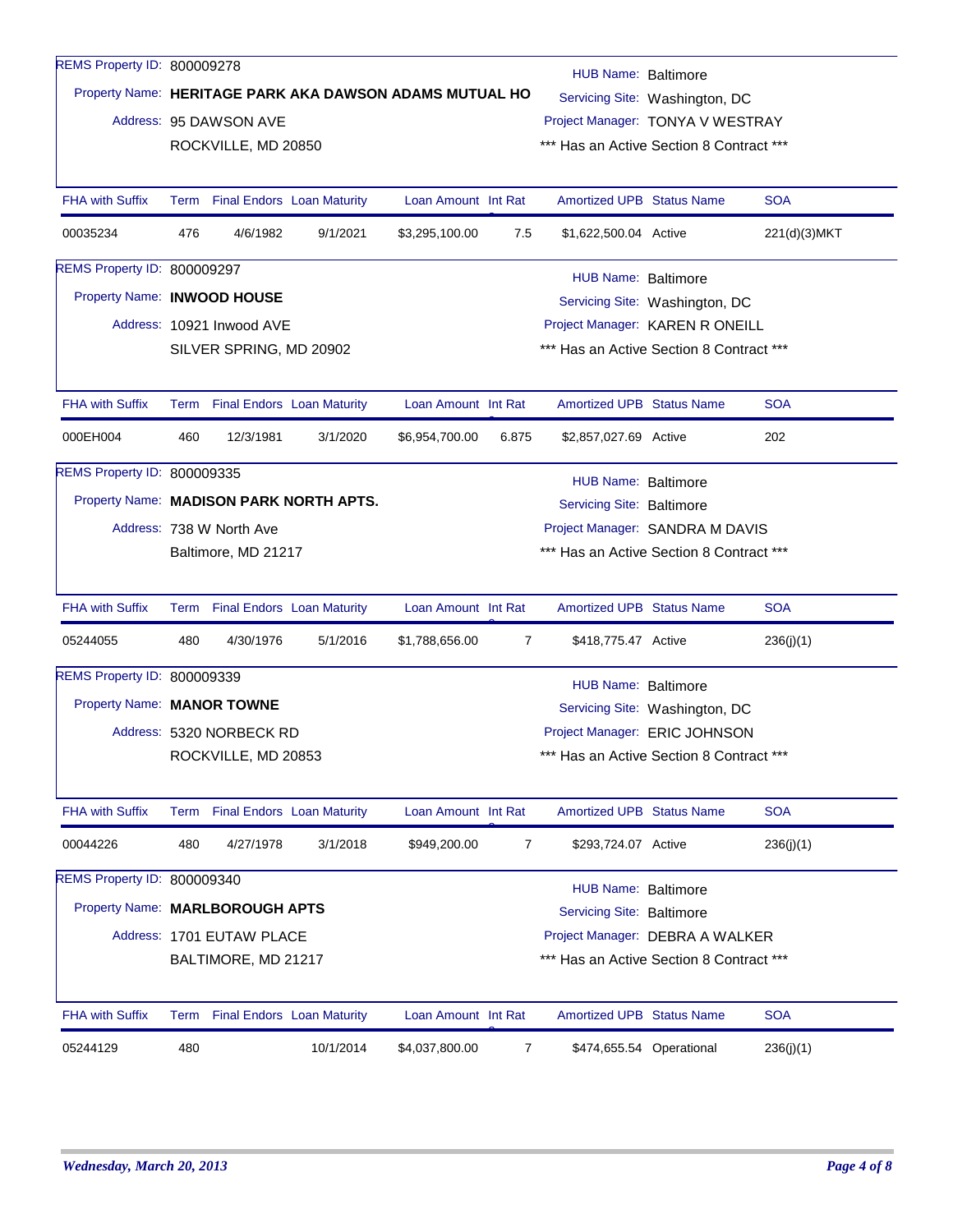| REMS Property ID: 800009351               |                                                                                           |                                 |          |                     |       | HUB Name: Baltimore                      |                                 |            |
|-------------------------------------------|-------------------------------------------------------------------------------------------|---------------------------------|----------|---------------------|-------|------------------------------------------|---------------------------------|------------|
| Property Name: MEMORIAL APARTMENTS        |                                                                                           |                                 |          |                     |       | <b>Servicing Site: Baltimore</b>         |                                 |            |
|                                           |                                                                                           | Address: 301 MC MECHEN ST       |          |                     |       |                                          | Project Manager: JOHN SHANLEY   |            |
|                                           |                                                                                           | BALTIMORE, MD 21217             |          |                     |       | *** Has an Active Section 8 Contract *** |                                 |            |
|                                           |                                                                                           |                                 |          |                     |       |                                          |                                 |            |
| <b>FHA with Suffix</b>                    |                                                                                           | Term Final Endors Loan Maturity |          | Loan Amount Int Rat |       | <b>Amortized UPB Status Name</b>         |                                 | <b>SOA</b> |
| 052SH006                                  | 600                                                                                       | 4/1/1967                        | 5/1/2019 | \$3,312,400.00      | 3     | \$728,744.62 Active                      |                                 | 202        |
| <b>REMS Property ID: 800009360</b>        |                                                                                           |                                 |          |                     |       | HUB Name: Baltimore                      |                                 |            |
| Property Name: MONUMENTAL GARDENS         |                                                                                           |                                 |          |                     |       | <b>Servicing Site: Baltimore</b>         |                                 |            |
|                                           |                                                                                           | Address: 1500 AISQUITH STREET   |          |                     |       |                                          | Project Manager: DEBRA A WALKER |            |
|                                           |                                                                                           | BALTIMORE, MD 21202             |          |                     |       | *** Has an Active Section 8 Contract *** |                                 |            |
|                                           |                                                                                           |                                 |          |                     |       |                                          |                                 |            |
| <b>FHA with Suffix</b>                    |                                                                                           | Term Final Endors Loan Maturity |          | Loan Amount Int Rat |       | <b>Amortized UPB Status Name</b>         |                                 | <b>SOA</b> |
| 05244149                                  | 480                                                                                       | 4/27/1979                       | 5/1/2019 | \$1,481,900.00      | 7     | \$546,155.04 Active                      |                                 | 236(j)(1)  |
| REMS Property ID: 800009398               |                                                                                           |                                 |          |                     |       | HUB Name: Baltimore                      |                                 |            |
| Property Name: PERRYVILLE ELDERLY HOUSING |                                                                                           |                                 |          |                     |       |                                          |                                 |            |
|                                           | Servicing Site: Baltimore<br>Address: 345 BROAD ST<br>Project Manager: LELAND C JEFFERSON |                                 |          |                     |       |                                          |                                 |            |
|                                           |                                                                                           | PERRYVILLE, MD 21903            |          |                     |       | *** Has an Active Section 8 Contract *** |                                 |            |
|                                           |                                                                                           |                                 |          |                     |       |                                          |                                 |            |
| <b>FHA with Suffix</b>                    |                                                                                           | Term Final Endors Loan Maturity |          | Loan Amount Int Rat |       | Amortized UPB Status Name                |                                 | <b>SOA</b> |
| 052EH006                                  | 480                                                                                       | 6/10/1980                       | 6/1/2020 | \$630,900.00        | 7.625 | \$284,908.31 Active                      |                                 | 202        |
| REMS Property ID: 800009418               |                                                                                           |                                 |          |                     |       | <b>HUB Name: Baltimore</b>               |                                 |            |
| Property Name: REVITZ HOUSE               |                                                                                           |                                 |          |                     |       |                                          | Servicing Site: Washington, DC  |            |
|                                           |                                                                                           | Address: 6111 MONTROSE RD       |          |                     |       |                                          | Project Manager: KAREN R ONEILL |            |
|                                           |                                                                                           | ROCKVILLE, MD 20852             |          |                     |       | *** Has an Active Section 8 Contract *** |                                 |            |
|                                           |                                                                                           |                                 |          |                     |       |                                          |                                 |            |
| FHA with Suffix                           |                                                                                           | Term Final Endors Loan Maturity |          | Loan Amount Int Rat |       | <b>Amortized UPB Status Name</b>         |                                 | <b>SOA</b> |
| 00044128                                  | 480                                                                                       | 9/22/1978                       | 3/1/2019 | \$7,161,800.00      | 7     | \$2,581,169.06 Active                    |                                 | 236(j)(1)  |
| REMS Property ID: 800009446               |                                                                                           |                                 |          |                     |       | <b>HUB Name: Baltimore</b>               |                                 |            |
| Property Name: SHALOM SQUARE              |                                                                                           |                                 |          |                     |       | Servicing Site: Baltimore                |                                 |            |
|                                           |                                                                                           | Address: 6240 FORELAND GARTH    |          |                     |       |                                          | Project Manager: DONNA BINDER   |            |
|                                           |                                                                                           | COLUMBIA, MD 21045              |          |                     |       | *** Has an Active Section 8 Contract *** |                                 |            |
|                                           |                                                                                           |                                 |          |                     |       |                                          |                                 |            |
| <b>FHA with Suffix</b>                    |                                                                                           | Term Final Endors Loan Maturity |          | Loan Amount Int Rat |       | <b>Amortized UPB Status Name</b>         |                                 | <b>SOA</b> |
| 052EH003                                  | 469                                                                                       | 5/20/1980                       | 7/1/2019 | \$1,422,500.00      | 6.875 | \$537,894.35 Active                      |                                 | 202        |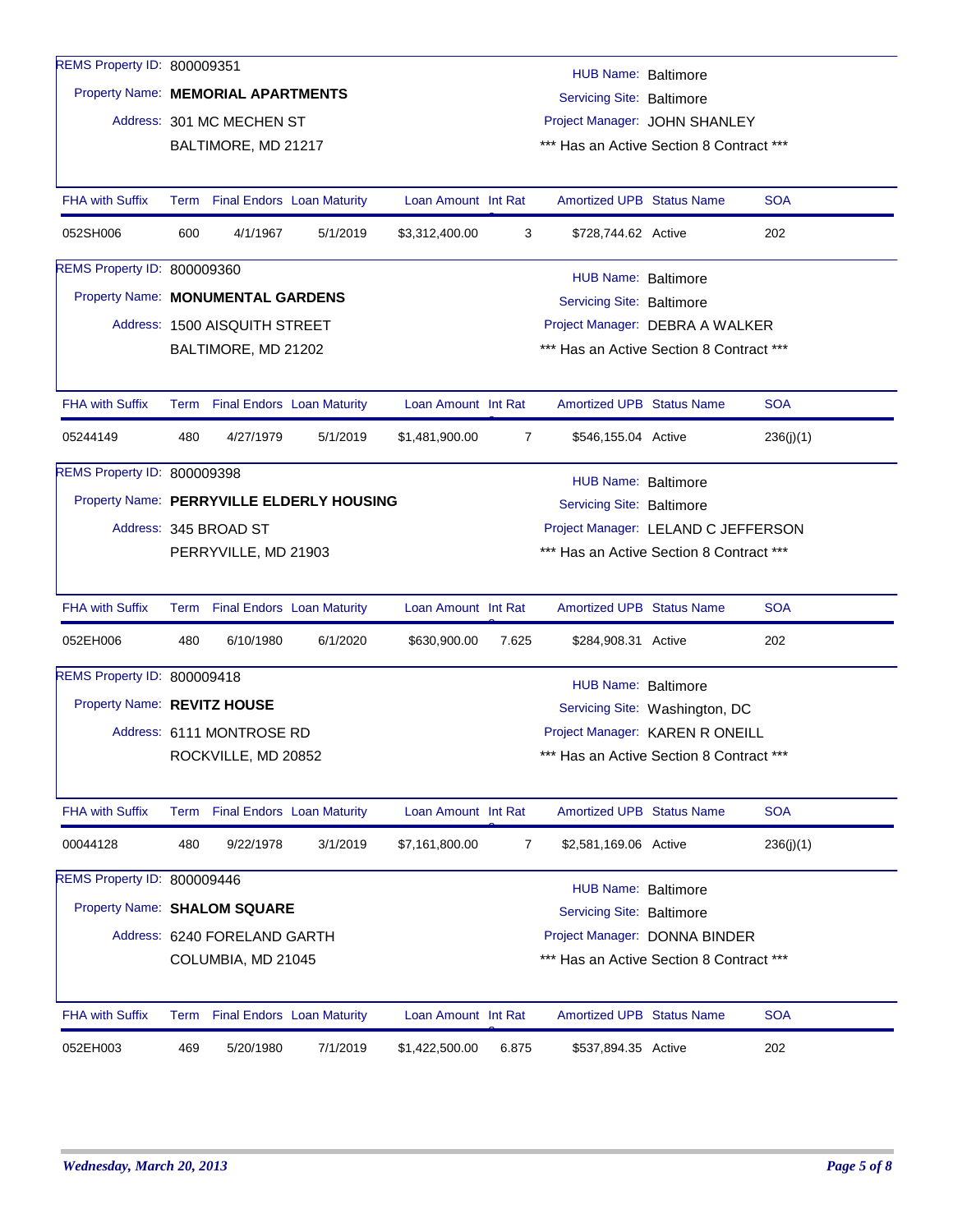| REMS Property ID: 800009452                         |                                                                     |                                 |                          |                     |       | HUB Name: Baltimore                      |                                     |            |  |  |  |  |
|-----------------------------------------------------|---------------------------------------------------------------------|---------------------------------|--------------------------|---------------------|-------|------------------------------------------|-------------------------------------|------------|--|--|--|--|
|                                                     | Property Name: SPRINGVALE TERRACE<br>Servicing Site: Washington, DC |                                 |                          |                     |       |                                          |                                     |            |  |  |  |  |
|                                                     | Address: 8505 SPRINGVALE RD<br>Project Manager: JOHN SHANLEY        |                                 |                          |                     |       |                                          |                                     |            |  |  |  |  |
|                                                     |                                                                     | SILVER SPRING, MD 20910         |                          |                     |       | *** Has an Active Section 8 Contract *** |                                     |            |  |  |  |  |
|                                                     |                                                                     |                                 |                          |                     |       |                                          |                                     |            |  |  |  |  |
| <b>FHA with Suffix</b>                              |                                                                     | Term Final Endors Loan Maturity |                          | Loan Amount Int Rat |       | <b>Amortized UPB Status Name</b>         |                                     | <b>SOA</b> |  |  |  |  |
| 000SH024                                            | 564                                                                 | 12/5/1970                       | 7/1/2013                 | \$1,524,706.34      | 3.5   | \$13,227.87 Active                       |                                     | 202        |  |  |  |  |
| REMS Property ID: 800009454                         | HUB Name: Baltimore                                                 |                                 |                          |                     |       |                                          |                                     |            |  |  |  |  |
| Property Name: ST. JAMES TERRACE APTS.              |                                                                     |                                 |                          |                     |       | <b>Servicing Site: Baltimore</b>         |                                     |            |  |  |  |  |
|                                                     |                                                                     | Address: 827 N ARLINGTON AVE    |                          |                     |       |                                          | Project Manager: JOHN SHANLEY       |            |  |  |  |  |
|                                                     |                                                                     | BALTIMORE, MD 21217             |                          |                     |       | *** Has an Active Section 8 Contract *** |                                     |            |  |  |  |  |
|                                                     |                                                                     |                                 |                          |                     |       |                                          |                                     |            |  |  |  |  |
| <b>FHA with Suffix</b>                              |                                                                     | Term Final Endors Loan Maturity |                          | Loan Amount Int Rat |       | <b>Amortized UPB Status Name</b>         |                                     | <b>SOA</b> |  |  |  |  |
| 052SH008                                            | 479                                                                 | 3/17/1967                       | 3/1/2017                 | \$1,767,904.93      | 3     | \$286,233.77 Active                      |                                     | 202        |  |  |  |  |
| REMS Property ID: 800009460                         |                                                                     |                                 |                          |                     |       | HUB Name: Baltimore                      |                                     |            |  |  |  |  |
| Property Name: ST. JOHN'S TOWERS                    |                                                                     |                                 |                          |                     |       | <b>Servicing Site: Baltimore</b>         |                                     |            |  |  |  |  |
|                                                     |                                                                     | Address: 505 CONGRESS AVE       |                          |                     |       |                                          | Project Manager: JOHN SHANLEY       |            |  |  |  |  |
|                                                     |                                                                     |                                 | HAVRE DE GRACE, MD 21078 |                     |       | *** Has an Active Section 8 Contract *** |                                     |            |  |  |  |  |
|                                                     |                                                                     |                                 |                          |                     |       |                                          |                                     |            |  |  |  |  |
| <b>FHA with Suffix</b>                              |                                                                     | Term Final Endors Loan Maturity |                          | Loan Amount Int Rat |       | <b>Amortized UPB Status Name</b>         |                                     | <b>SOA</b> |  |  |  |  |
| 052SH007                                            | 564                                                                 | 7/1/1967                        | 7/1/2016                 | \$952,000.00        | 3     | \$119,779.85 Active                      |                                     | 202        |  |  |  |  |
| REMS Property ID: 800009458                         |                                                                     |                                 |                          |                     |       | <b>HUB Name: Baltimore</b>               |                                     |            |  |  |  |  |
| Property Name: ST. MARY'S ROLAND VIEW TOWERS I & II |                                                                     |                                 |                          |                     |       | <b>Servicing Site: Baltimore</b>         |                                     |            |  |  |  |  |
|                                                     |                                                                     | Address: 3838 ROLAND AVE        |                          |                     |       |                                          | Project Manager: JOHN SHANLEY       |            |  |  |  |  |
|                                                     |                                                                     | BALTIMORE, MD 21211             |                          |                     |       | *** Has an Active Section 8 Contract *** |                                     |            |  |  |  |  |
|                                                     |                                                                     |                                 |                          |                     |       |                                          |                                     |            |  |  |  |  |
| <b>FHA with Suffix</b>                              |                                                                     | Term Final Endors Loan Maturity |                          | Loan Amount Int Rat |       | <b>Amortized UPB Status Name</b>         |                                     | <b>SOA</b> |  |  |  |  |
| 052SH005                                            | 564                                                                 | 11/1/1966                       | 4/1/2015                 | \$2,644,000.00      | 3.625 | \$214,285.69 Active                      |                                     | 202        |  |  |  |  |
| 052SH003                                            | 576                                                                 | 12/1/1963                       | 6/1/2013                 | \$1,900,000.00      | 3.5   | \$11,299.57 Active                       |                                     | 202        |  |  |  |  |
| REMS Property ID: 800009472                         |                                                                     |                                 |                          |                     |       | HUB Name: Baltimore                      |                                     |            |  |  |  |  |
| Property Name: SUDLERSVILLE ELDERLY HOUSING         |                                                                     |                                 |                          |                     |       | <b>Servicing Site: Baltimore</b>         |                                     |            |  |  |  |  |
|                                                     |                                                                     | Address: 109 CHARLES ST         |                          |                     |       |                                          | Project Manager: LELAND C JEFFERSON |            |  |  |  |  |
|                                                     |                                                                     | SUDLERSVILLE, MD 21668          |                          |                     |       | *** Has an Active Section 8 Contract *** |                                     |            |  |  |  |  |
|                                                     |                                                                     |                                 |                          |                     |       |                                          |                                     |            |  |  |  |  |
| <b>FHA with Suffix</b>                              |                                                                     | Term Final Endors Loan Maturity |                          | Loan Amount Int Rat |       | <b>Amortized UPB Status Name</b>         |                                     | <b>SOA</b> |  |  |  |  |
| 052EH010                                            | 480                                                                 | 9/16/1980                       | 6/1/2020                 | \$487,600.00        | 7.625 | \$216,941.39 Active                      |                                     | 202        |  |  |  |  |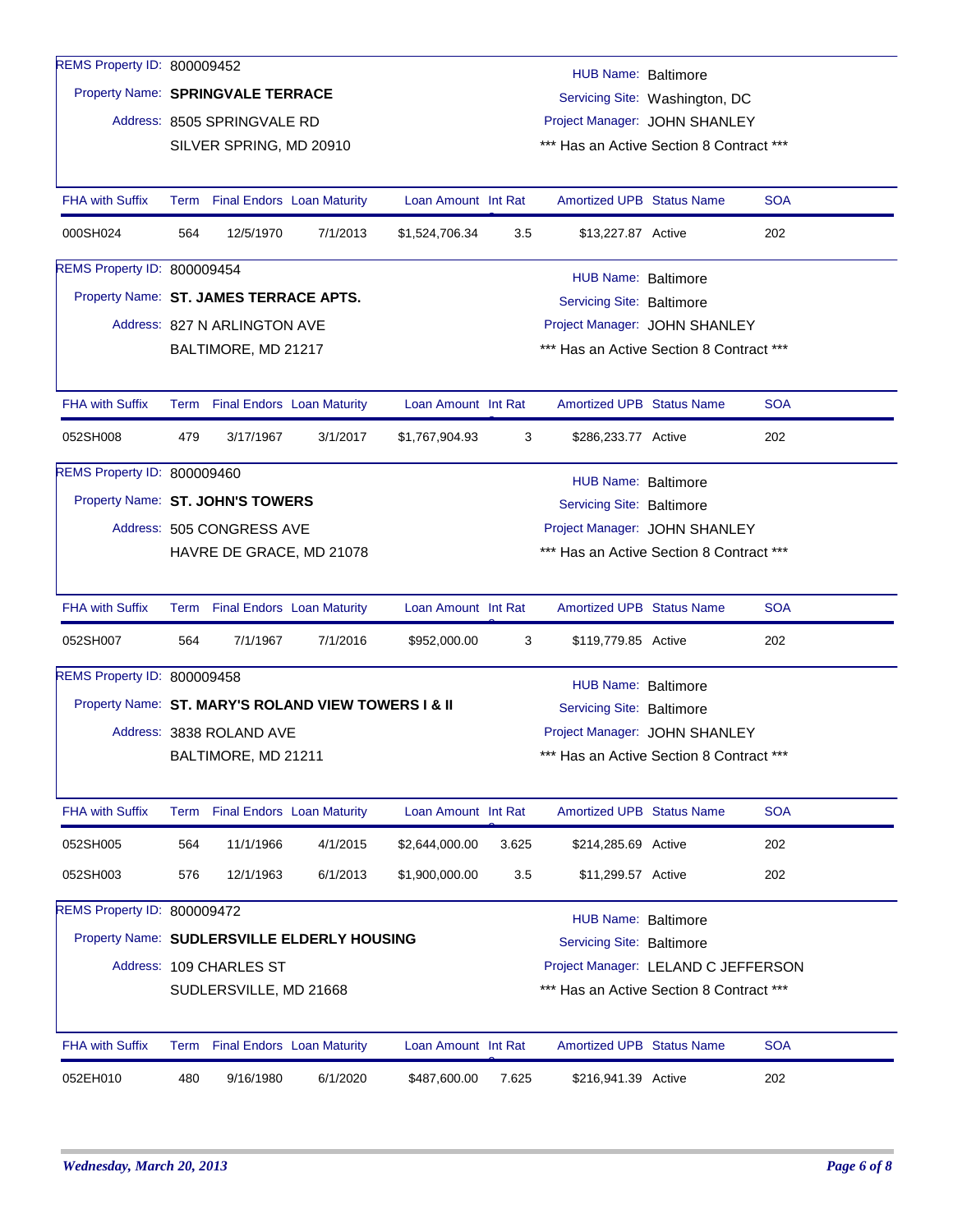| REMS Property ID: 800009484           |                                                                     |                                                    |                                       |                                                                  |      |                                                                             |                                |            |
|---------------------------------------|---------------------------------------------------------------------|----------------------------------------------------|---------------------------------------|------------------------------------------------------------------|------|-----------------------------------------------------------------------------|--------------------------------|------------|
| Property Name: TARGET CITY APARTMENTS |                                                                     |                                                    |                                       |                                                                  |      | <b>HUB Name: Baltimore</b>                                                  |                                |            |
|                                       |                                                                     |                                                    |                                       |                                                                  |      | Servicing Site: Baltimore                                                   |                                |            |
|                                       |                                                                     | Address: 1621 E MONUMENT ST<br>BALTIMORE, MD 21205 |                                       |                                                                  |      | Project Manager: SHARON G SCOTT<br>*** Has an Active Section 8 Contract *** |                                |            |
|                                       |                                                                     |                                                    |                                       |                                                                  |      |                                                                             |                                |            |
| <b>FHA with Suffix</b>                |                                                                     | Term Final Endors Loan Maturity                    |                                       | Loan Amount Int Rat                                              |      | <b>Amortized UPB Status Name</b>                                            |                                | <b>SOA</b> |
| 05244097                              | 480                                                                 | 7/30/1978                                          | 7/1/2018                              | \$2,048,900.00                                                   | 7    | \$669,642.22 Active                                                         |                                | 236(j)(1)  |
| REMS Property ID: 800009496           |                                                                     |                                                    |                                       |                                                                  |      | HUB Name: Baltimore                                                         |                                |            |
| Property Name: TOWN CENTER APARTMENTS |                                                                     |                                                    |                                       |                                                                  |      |                                                                             | Servicing Site: Washington, DC |            |
|                                       |                                                                     | Address: 90 Monroe Street                          |                                       |                                                                  |      | Project Manager: TRUEYER T PAYTON                                           |                                |            |
|                                       |                                                                     | ROCKVILLE, MD 20850                                |                                       |                                                                  |      | *** Has an Active Section 8 Contract ***                                    |                                |            |
|                                       |                                                                     |                                                    |                                       |                                                                  |      |                                                                             |                                |            |
| <b>FHA with Suffix</b>                |                                                                     | Term Final Endors Loan Maturity                    |                                       | Loan Amount Int Rat                                              |      | <b>Amortized UPB Status Name</b>                                            |                                | <b>SOA</b> |
| 00044224                              | 480                                                                 | 4/5/1979                                           | 5/1/2019                              | \$3,294,900.00                                                   | 7    | \$1,214,372.09 Active                                                       |                                | 236(j)(1)  |
| <b>REMS Property ID: 800009534</b>    |                                                                     |                                                    |                                       |                                                                  |      | HUB Name: Baltimore                                                         |                                |            |
|                                       |                                                                     |                                                    | Property Name: WASHINGTON GROVE MCARC |                                                                  |      |                                                                             | Servicing Site: Washington, DC |            |
|                                       | Project Manager: KAREN R ONEILL<br>Address: 513 Washington Grove LN |                                                    |                                       |                                                                  |      |                                                                             |                                |            |
|                                       |                                                                     | GAITHERSBURG, MD 20877                             |                                       |                                                                  |      | *** Has an Active Section 8 Contract ***                                    |                                |            |
|                                       |                                                                     |                                                    |                                       |                                                                  |      |                                                                             |                                |            |
| <b>FHA with Suffix</b>                |                                                                     | Term Final Endors Loan Maturity                    |                                       | Loan Amount Int Rat                                              |      | <b>Amortized UPB Status Name</b>                                            |                                | <b>SOA</b> |
| 000EH052                              | 480                                                                 | 4/12/1982                                          | 9/1/2021                              | \$170,000.00                                                     | 9.25 | \$95,311.95 Active                                                          |                                | 202        |
| REMS Property ID: 800009265           |                                                                     |                                                    |                                       |                                                                  |      | <b>HUB Name: Baltimore</b>                                                  |                                |            |
|                                       |                                                                     |                                                    |                                       | Property Name: Weinberg Manor East - (formly as Har Sinai House) |      | <b>Servicing Site: Baltimore</b>                                            |                                |            |
|                                       |                                                                     | Address: 3601 FORDS LN                             |                                       |                                                                  |      | Project Manager: DEBRA A WALKER                                             |                                |            |
|                                       |                                                                     | BALTIMORE, MD 21215                                |                                       |                                                                  |      | *** Has an Active Section 8 Contract ***                                    |                                |            |
|                                       |                                                                     |                                                    |                                       |                                                                  |      |                                                                             |                                |            |
| <b>FHA with Suffix</b>                |                                                                     | Term Final Endors Loan Maturity                    |                                       | Loan Amount Int Rat                                              |      | Amortized UPB Status Name                                                   |                                | <b>SOA</b> |
| 052005NI                              | 480                                                                 |                                                    | 5/19/2017                             | \$0.00                                                           | 0    |                                                                             | \$0.00 Non Insured             | 236(j)(1)  |
| REMS Property ID: 800009174           |                                                                     |                                                    |                                       |                                                                  |      | <b>HUB Name: Baltimore</b>                                                  |                                |            |
| Property Name: WEINBERG PLACE         |                                                                     |                                                    |                                       |                                                                  |      | <b>Servicing Site: Baltimore</b>                                            |                                |            |
|                                       |                                                                     | Address: 2500 W. BELVEDERE AVE                     |                                       |                                                                  |      | Project Manager: SHARON G SCOTT                                             |                                |            |
|                                       |                                                                     | BALTIMORE, MD 21215                                |                                       |                                                                  |      | *** Has an Active Section 8 Contract ***                                    |                                |            |
|                                       |                                                                     |                                                    |                                       |                                                                  |      |                                                                             |                                |            |
| <b>FHA with Suffix</b>                |                                                                     | Term Final Endors Loan Maturity                    |                                       | Loan Amount Int Rat                                              |      | <b>Amortized UPB Status Name</b>                                            |                                | <b>SOA</b> |
| 052SH009                              | 600                                                                 | 6/1/1969                                           | 9/1/2021                              | \$2,980,000.00                                                   | 3    | \$857,913.00 Active                                                         |                                | 202        |